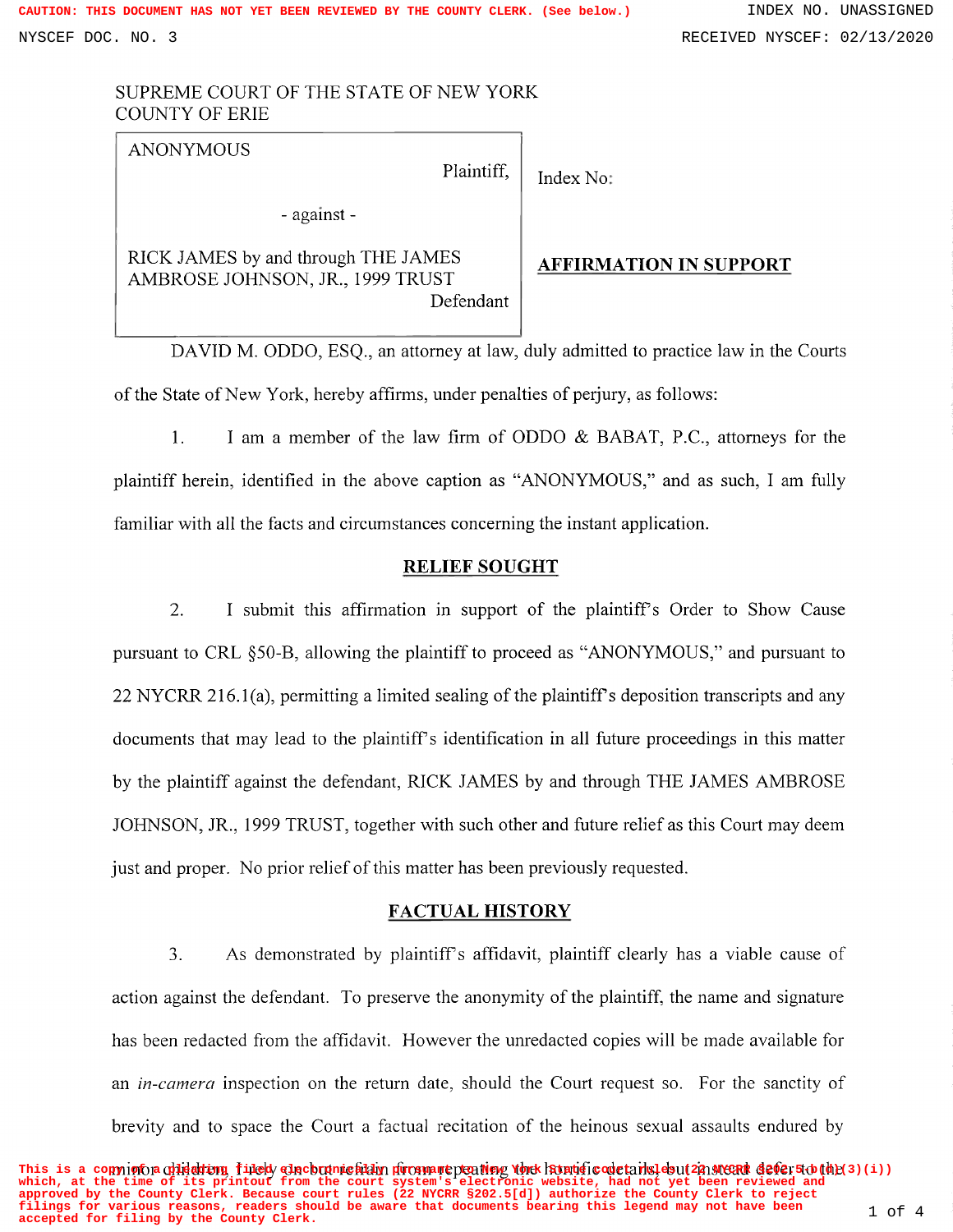factual statements in the plaintiff's affidavit annexed hereto.

4. These allegations were not simply accepted as reliable or trustworthy by our firm.

My office conducted <sup>a</sup> very thorough and incredulous investigation into these allegations and determined that they are highly credible. Indeed, it turned out that numerous allegations have been made against defendant, RICK JAMES (now deceased), who abused and sexually assaulted women, and was arrested multiples times for violently sexually assaulting women.

### PROCEDURAL HISTORY

5. Despite the overwhelming evidence that the current allegations against the defendant, RICK JAMES, are credible, it is most unfortunate that the instant application is necessary.

# PROCEEDING ANONYMOUSLY AS ANONYMOUS

6. When a case involves claims of sexual assault and sexual misconduct, courts have allowed a plaintiff to proceed under the use of a pseudonym. Due v. New York University, 6 Misc. 3d 866, 786 N.Y.S.2d 892 (NY Sup. Ct. 2004), permitting the plaintiffs to proceed anonymously in a sexual assault case; Sevens v. Brown, 2012 N.Y. Slip Op 31823 (sup. Ct., N.Y. County 2012), allowing the plaintiff to proceed under a pseudonym due to the deeply personal and sensitive subject matter involving sexually transmitted diseases; Doe v. Szul Jewelry, N.Y. Slip Op <sup>31382</sup> (NY Sup. Ct. 2008), permitting the plaintiff to use <sup>a</sup> pseudonym in an action involving claims related to sexual harassment; Jane Doe 1 v. Beth Israel Med. Ctr., <sup>2018</sup> NY Slip Op <sup>31964</sup> (Sup. Ct.), where <sup>a</sup> plaintiff alleges sexual assault and misconduct.

7. Additionally, Civil Rights Law §50-b also provides authority for the plaintiff to proceed anonymously in this case. Anonymity in a civil lawsuit under §50-b has been permitted where the actions alleged relate to a criminal act where substantial evidence exists that a sex offense has been committed. Specifically, plaintiffs are permitted to proceed anonymously on cases that involve sexual abuse. Doe v. Szul Jewelry. Inc.. 2008 N.Y. Slip Op 31382(U) (Sup.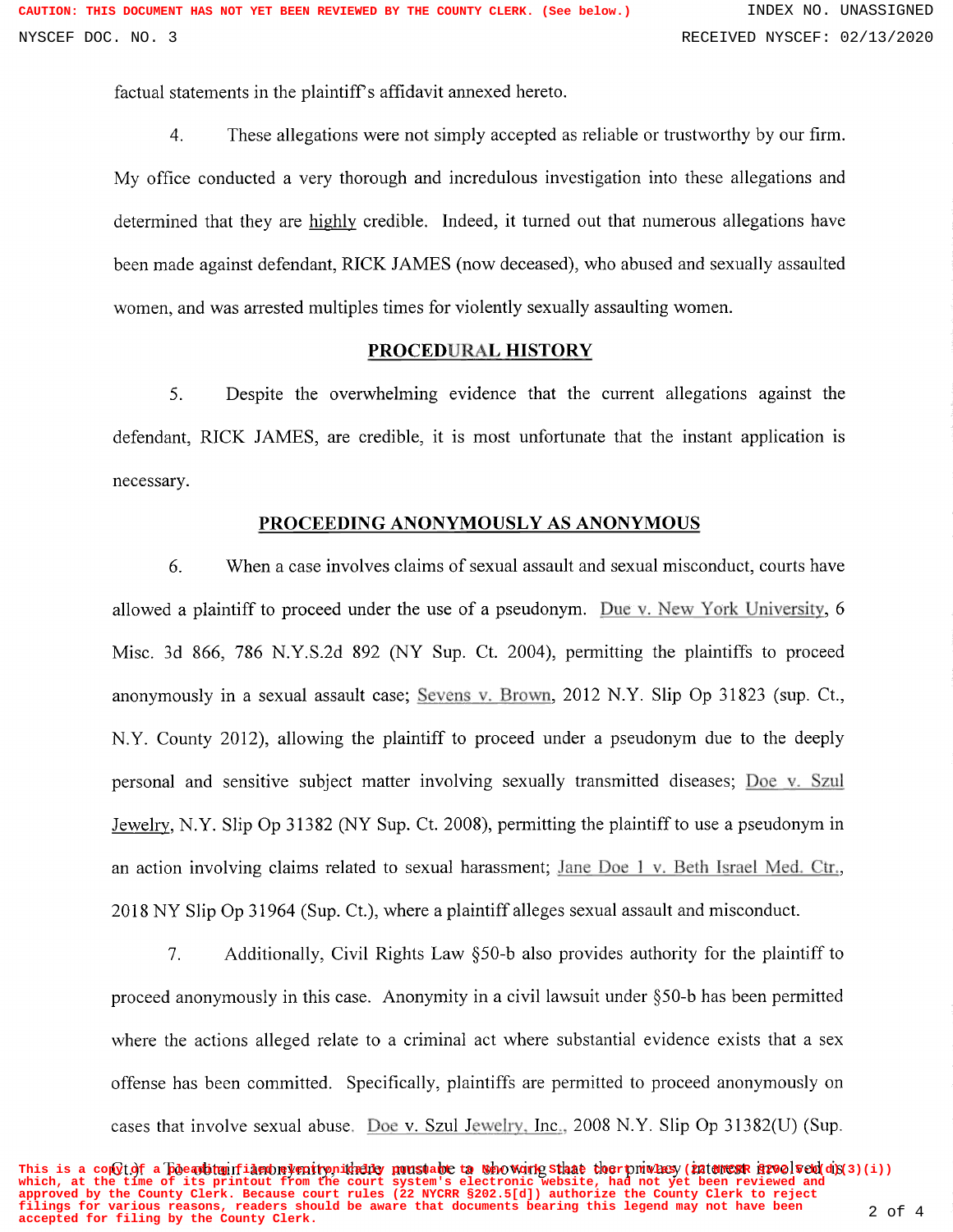substantial, so as to overcome the presumption of openness that attends judicial proceedings. Doe v. Kidd, 19 Misc. 3d 782, 788, 860 N.Y.S.2d 866 (Sup. Ct. 2008). Plaintiffs' priva interests, although not recognized under New York State's common law, is found in the Civil Rights Law. Stephano v. News Group Pubts, 64 N.Y.2d 174, 474 N.E.2d 580, 485 N.Y.S.2d 220 (Ct. of App. 1984); Arrington v. New York Times Co., 55 N.Y.2d 433, 434 N.E.2d 1319, 449 N.Y.S.2d 941 (Ct. of App. 1982).

8. In determining to request to proceed anonymously, the Doe v. Szul Jewelry court

considered:

"Whether the justification asserted by the requesting party is merely to avoid the annoyance and criticism that may attend any litigation or is to preserve privacy in a matter of a sensitive and highly personal nature; whether the party seeking anonymity has an illegitimate ulterior motive; the extent to which the identity of the litigant has been kept confidential; whether identification poses a risk of mental or physical harm, harassment, ridicule or personal embarrassment; whether the case involves information of the utmost intimacy; whether the action is against a governmental entity; the magnitude of the public interest in maintaining confidentiality or knowing the party's identity; whether revealing the identity of the party will dissuade the party from bringing the lawsuit; whether the opposition to anonymity has an illegitimate basis; and whether the other side will be prejudiced by use of the pseudonym. "

9. It is beyond civility, that due to the deeply personal and sensitive subject matter involving a rape at the tender age of 15 years old, the plaintiff should be permitted to proceed anonymously.

## GRANTING LIMITED SEALING UNDER <sup>22</sup> NYCRR 216.1(a)

10. New York law presumptively favors broad access by the public and the press to judicial proceedings and court records, placing the burden on the party favoring sealing to show a compelling interest that likely would be harmed by granting public access. Mosallem v. Berenson, 76 A.D.3d 345, 905 N.Y.S.2d 575 (First Dept. 2010); Mancheski v. Gabelli Group Capital Partners, 39 A.D.3d 499, 835 N.Y.S.2d 595 (Second Dept. 2007). However, "the right of